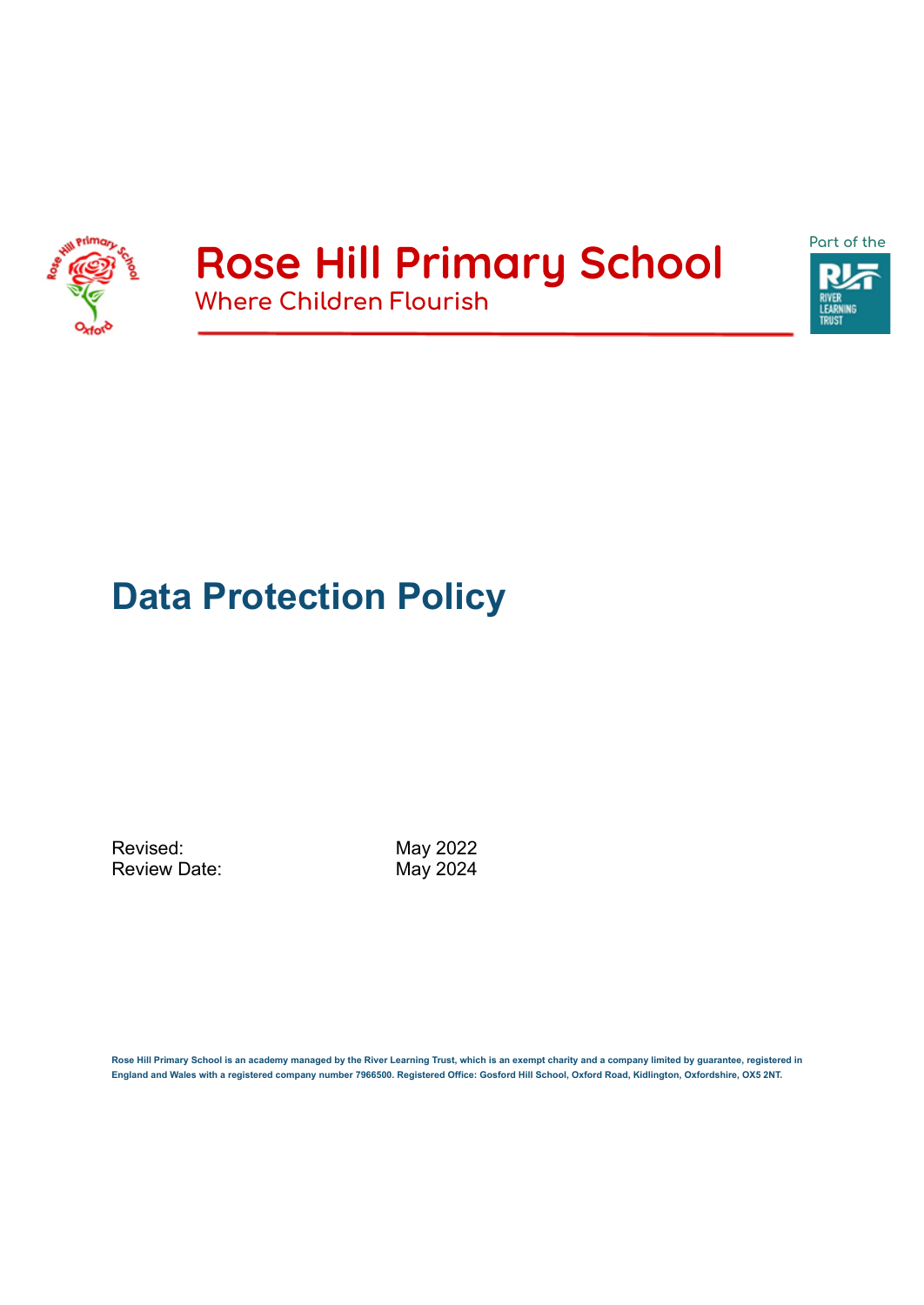Rose Hill Primary School

### **Data Protection Policy**

#### **Contents**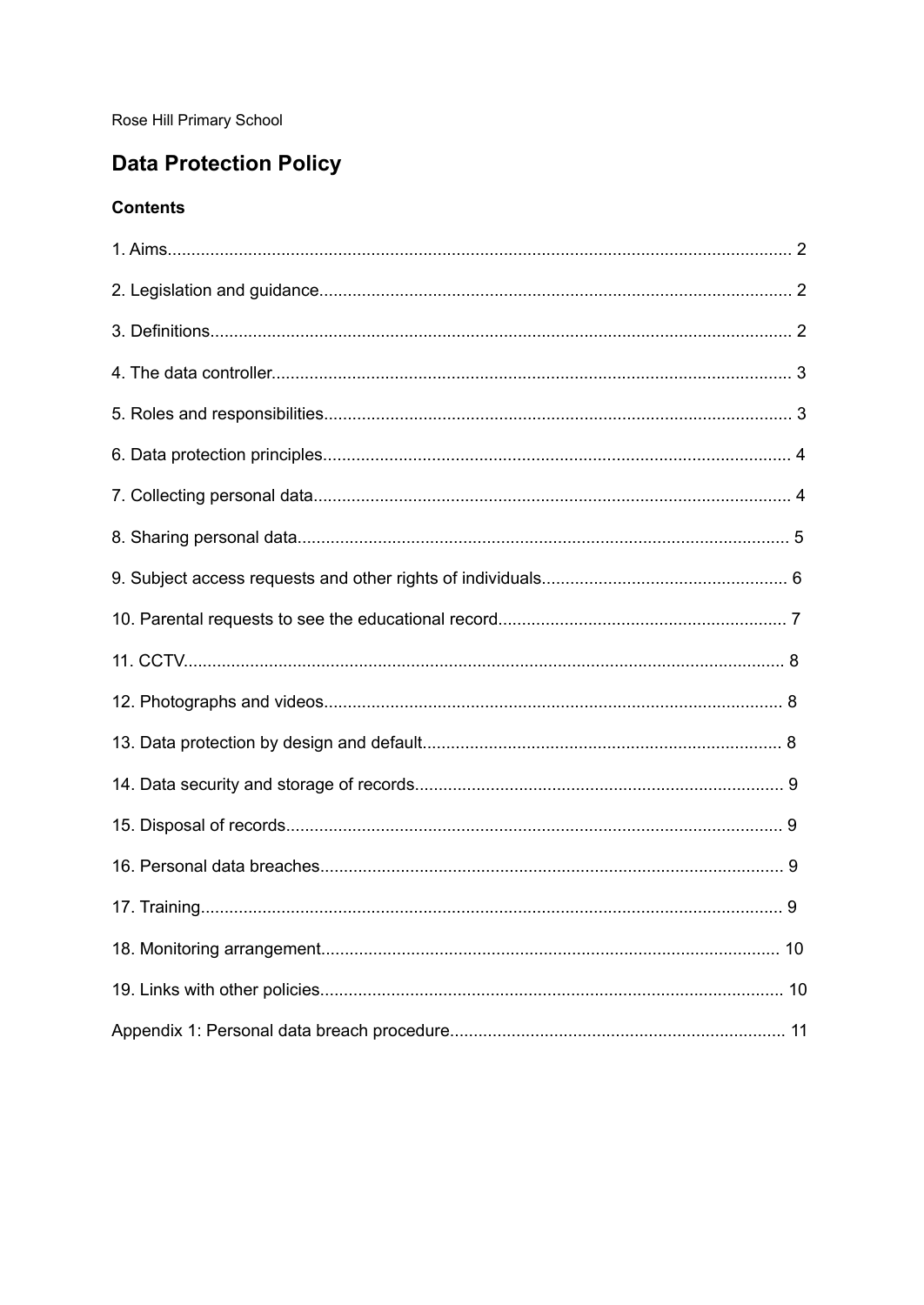## **1. Aims**

Our school aims to ensure that all personal data collected about staff, pupils, parents, governors, visitors and other individuals is collected, stored and processed in accordance with the General Data Protection [Regulation](http://data.consilium.europa.eu/doc/document/ST-5419-2016-INIT/en/pdf) (GDPR) and the expected provisions of the Data Protection Act 2018 (DPA 2018) as set out in the Data [Protection](https://publications.parliament.uk/pa/bills/cbill/2017-2019/0153/18153.pdf) Bill.

This policy applies to all personal data, regardless of whether it is in paper or electronic format.

## **2. Legislation and guidance**

This policy meets the requirements of the GDPR and the expected provisions of the DPA 2018. It is based on guidance published by the Information Commissioner's Office (ICO) on the [GDPR](https://ico.org.uk/for-organisations/guide-to-the-general-data-protection-regulation-gdpr/) and the ICO's code of practice for subject access [requests](https://ico.org.uk/media/for-organisations/documents/2014223/subject-access-code-of-practice.pdf).

It also reflects the ICO's code of [practice](https://ico.org.uk/media/for-organisations/documents/1542/cctv-code-of-practice.pdf) for the use of surveillance cameras and personal information.

In addition, this policy complies with our funding agreement and articles of association.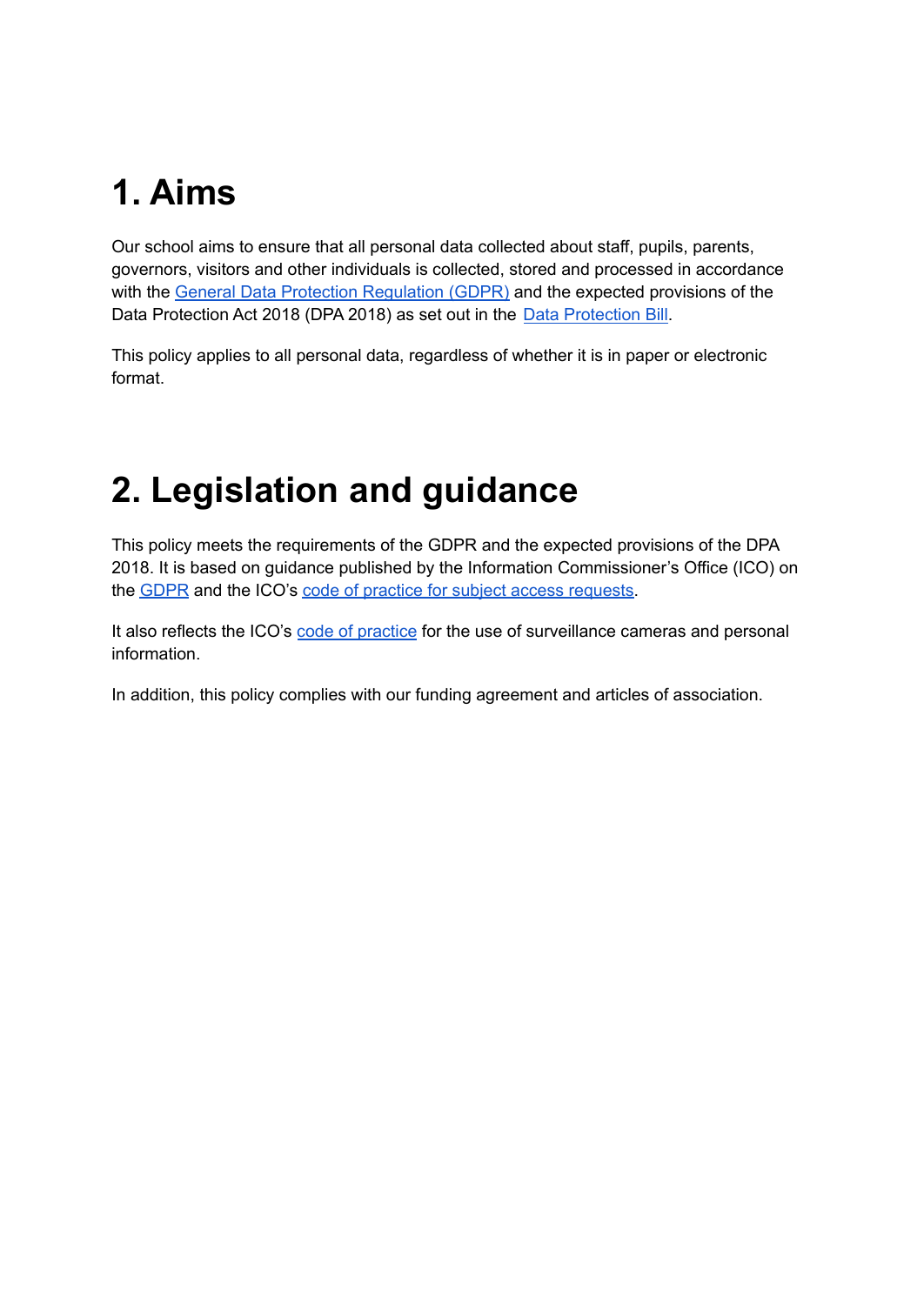## **3. Definitions**

| <b>Term</b>                         | <b>Definition</b>                                                                                                                                                                                                                                                                                                                                                                                                                                           |
|-------------------------------------|-------------------------------------------------------------------------------------------------------------------------------------------------------------------------------------------------------------------------------------------------------------------------------------------------------------------------------------------------------------------------------------------------------------------------------------------------------------|
| <b>Personal data</b>                | Any information relating to an identified,<br>or identifiable, individual.<br>This may include the individual's:<br>Name (including initials)<br>$\bullet$<br>Identification number<br>Location data<br>Online identifier, such as a<br>$\bullet$<br>username<br>It may also include factors specific to the<br>individual's physical, physiological,<br>genetic, mental, economic, cultural or<br>social identity.                                         |
| Special categories of personal data | Personal data which is more sensitive and<br>so needs more protection, including<br>information about an individual's:<br>Racial or ethnic origin<br>$\bullet$<br>Political opinions<br>Religious or philosophical beliefs<br>$\bullet$<br>Trade union membership<br>Genetics<br>Biometrics (such as fingerprints,<br>retina and iris patterns), where<br>used for identification purposes<br>Health - physical or mental<br>Sex life or sexual orientation |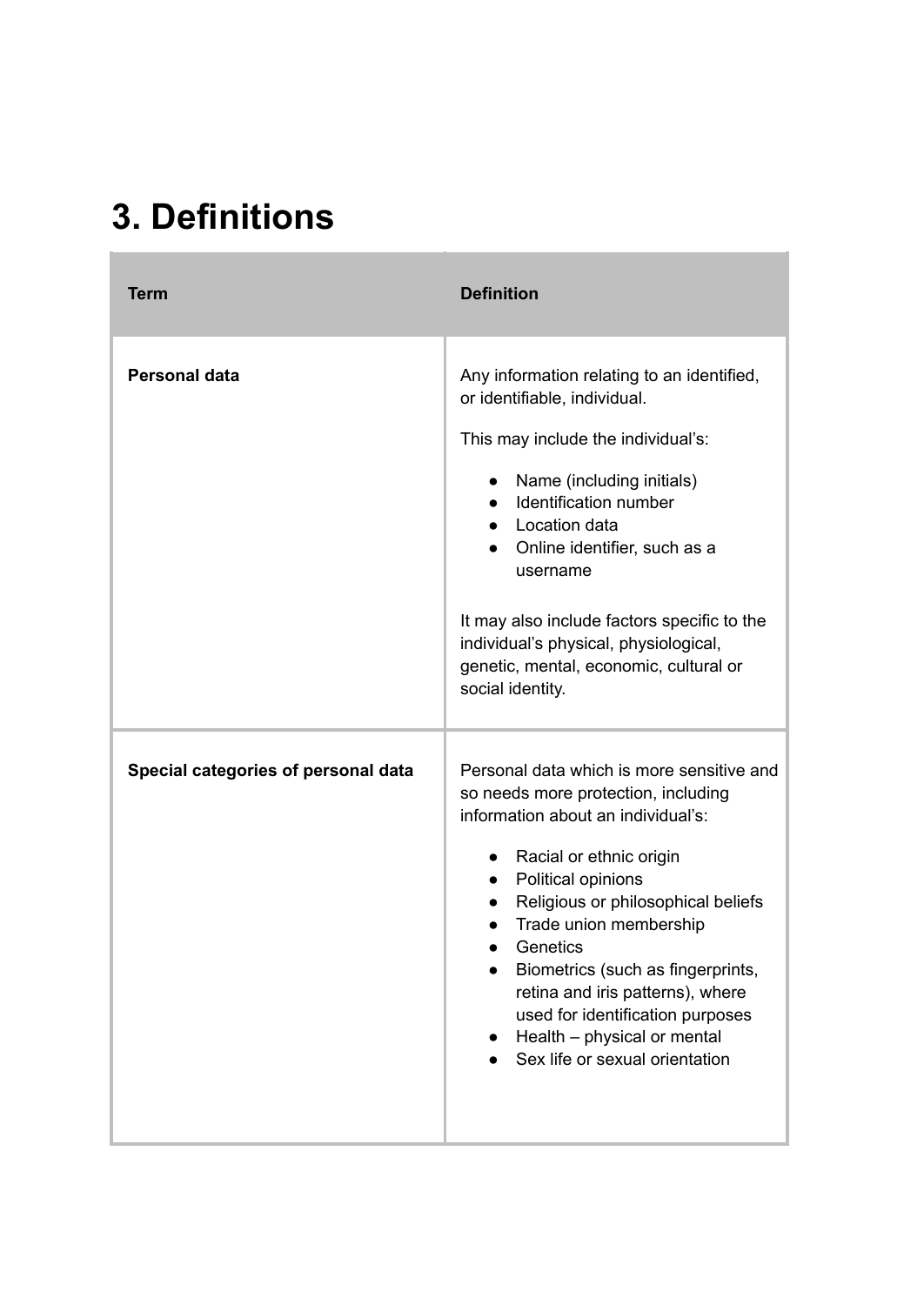| <b>Processing</b>    | Anything done to personal data, such as<br>collecting, recording, organising,<br>structuring, storing, adapting, altering,<br>retrieving, using, disseminating, erasing<br>or destroying.<br>Processing can be automated or manual. |
|----------------------|-------------------------------------------------------------------------------------------------------------------------------------------------------------------------------------------------------------------------------------|
| Data subject         | The identified or identifiable individual<br>whose personal data is held or<br>processed.                                                                                                                                           |
| Data controller      | A person or organisation that determines<br>the purposes and the means of<br>processing of personal data.                                                                                                                           |
| Data processor       | A person or other body, other than an<br>employee of the data controller, who<br>processes personal data on behalf of the<br>data controller.                                                                                       |
| Personal data breach | A breach of security leading to the<br>accidental or unlawful destruction, loss,<br>alteration, unauthorised disclosure of, or<br>access to personal data.                                                                          |

### **4. The data controller**

Our school processes personal information relating to parents, pupils, staff, governors, visitors and others, and therefore is a data controller.

The school is registered as a data controller with the ICO and will renew this registration annually or as otherwise legally required.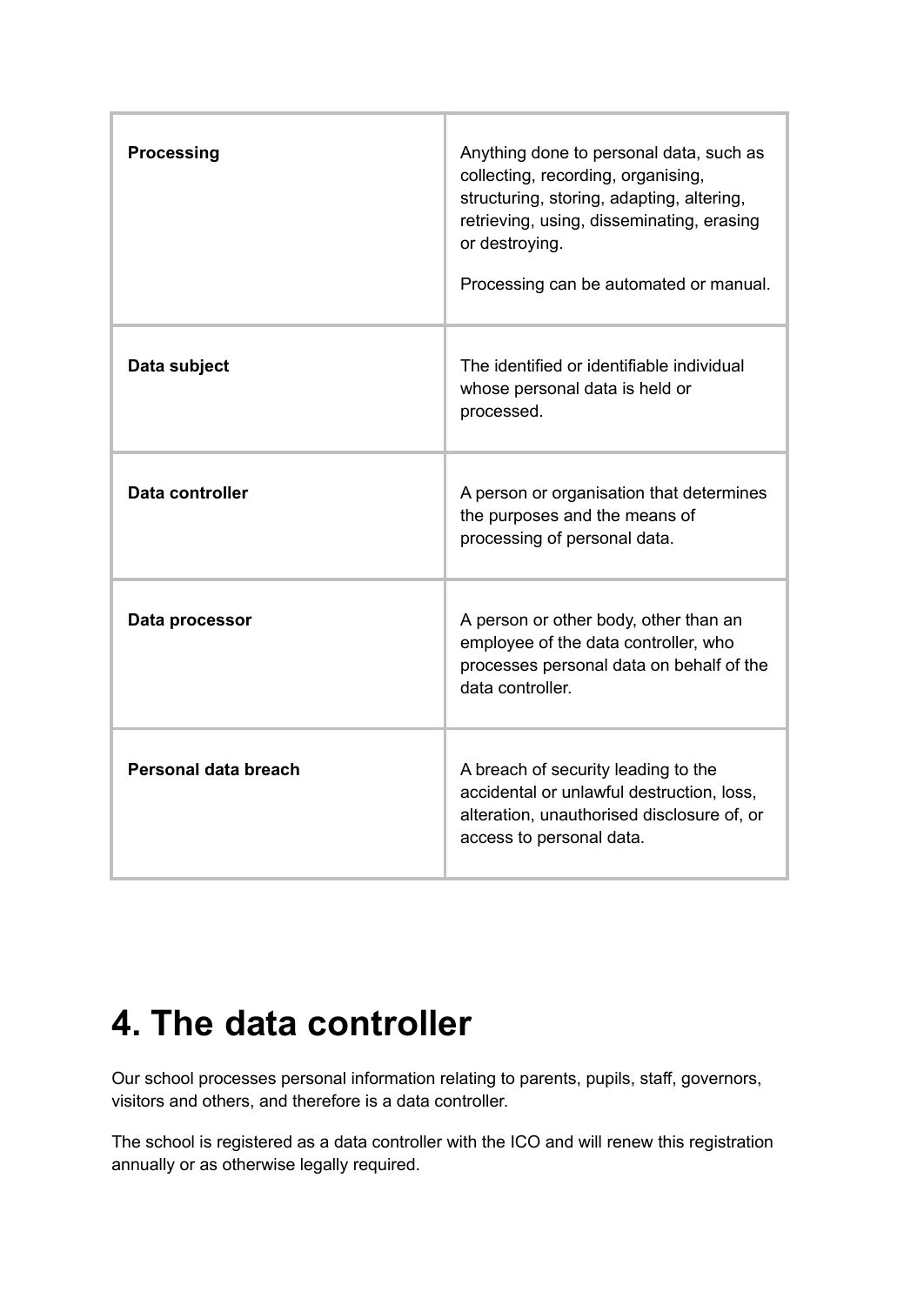## **5. Roles and responsibilities**

This policy applies to **all staff** employed by our school, and to external organisations or individuals working on our behalf. Staff who do not comply with this policy may face disciplinary action.

#### **5.1 Local Governing Body**

The Local Governing Body of the school has overall responsibility for ensuring that our school complies with all relevant data protection obligations.

#### **5.2 Data Protection Officer**

The Data Protection Officer (DPO) is appointed by the River Learning Trust and is responsible for overseeing the implementation of this policy, monitoring our compliance with data protection law and developing related policies and guidelines where applicable.

The DPO is also the point of contact for the ICO.

Full details of the DPO's responsibilities are set out in their job description.

Our DPO is Louise Askew, Head of Governance and Compliance at River Learning Trust, and is contactable via laskew@riverlearningtrust.org.

#### **5.3 Data Protection Lead**

The Data Protection Lead (DPL) is the staff member in our school responsible for overseeing the implementation of this policy and monitoring compliance with data protection law in the school. The DPL is the first point of contact for individuals whose data the school processes.

Our DPL is Miriam Doyle and is contactable via schoolmanager@rosehillprimary.org

#### **5.4 Headteacher**

The Headteacher acts as the representative of the data controller on a day-to-day basis.

#### **5.5 All staff**

Staff are responsible for:

- Collecting, storing and processing any personal data in accordance with this policy;
- Informing the school of any changes to their personal data, such as a change of address;
- Contacting the DPL in the following circumstances: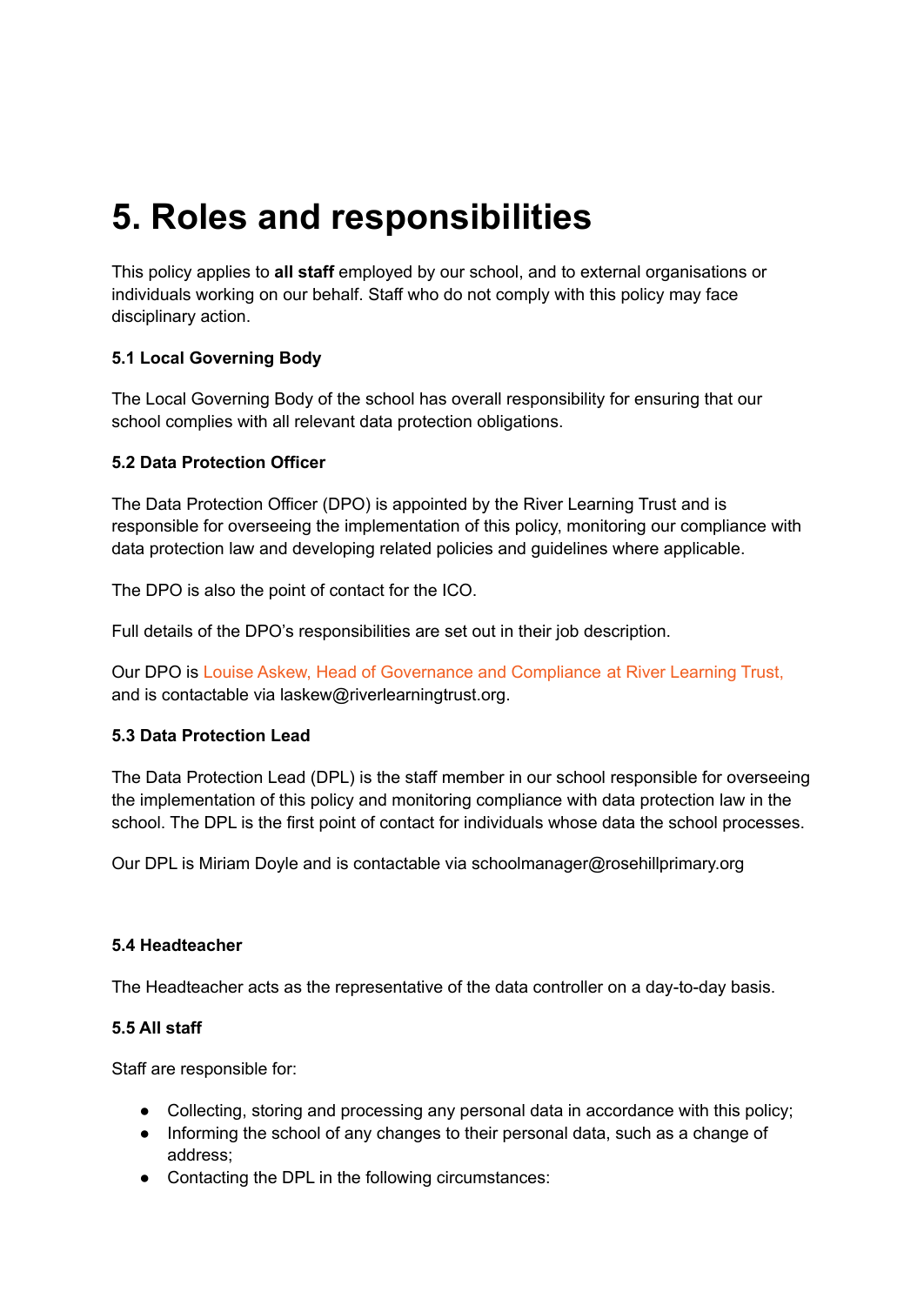- With any questions about the operation of this policy, data protection law, retaining personal data or keeping personal data secure;
- If they have any concerns that this policy is not being followed;
- If they are unsure whether or not they have a lawful basis to use personal data in a particular way;
	- $\circ$  If they need to rely on or capture consent, draft a privacy notice, deal with data protection rights invoked by an individual, or transfer personal data outside the European Economic Area;
	- $\circ$  If there has been a data breach:
	- $\circ$  Whenever they are engaging in a new activity that may affect the privacy rights of individuals;
	- $\circ$  If they need help with any contracts or sharing personal data with third parties

Where applicable, the DPL will seek advice and guidance from the DPO.

## **6. Data protection principles**

The GDPR is based on data protection principles that our school must comply with.

The principles say that personal data must be:

- Processed lawfully, fairly and in a transparent manner;
- Collected for specified, explicit and legitimate purposes;
- Adequate, relevant and limited to what is necessary to fulfil the purposes for which it is processed;
- Accurate and, where necessary, kept up to date;
- Kept for no longer than is necessary for the purposes for which it is processed;
- Processed in a way that ensures it is appropriately secure.

This policy sets out how the school aims to comply with these principles.

## **7. Collecting personal data**

#### **7.1 Lawfulness, fairness and transparency**

We will only process personal data where we have one of 6 'lawful bases' (legal reasons) to do so under data protection law:

● The data needs to be processed so that the school can **fulfil a contract** with the individual, or the individual has asked the school to take specific steps before entering into a contract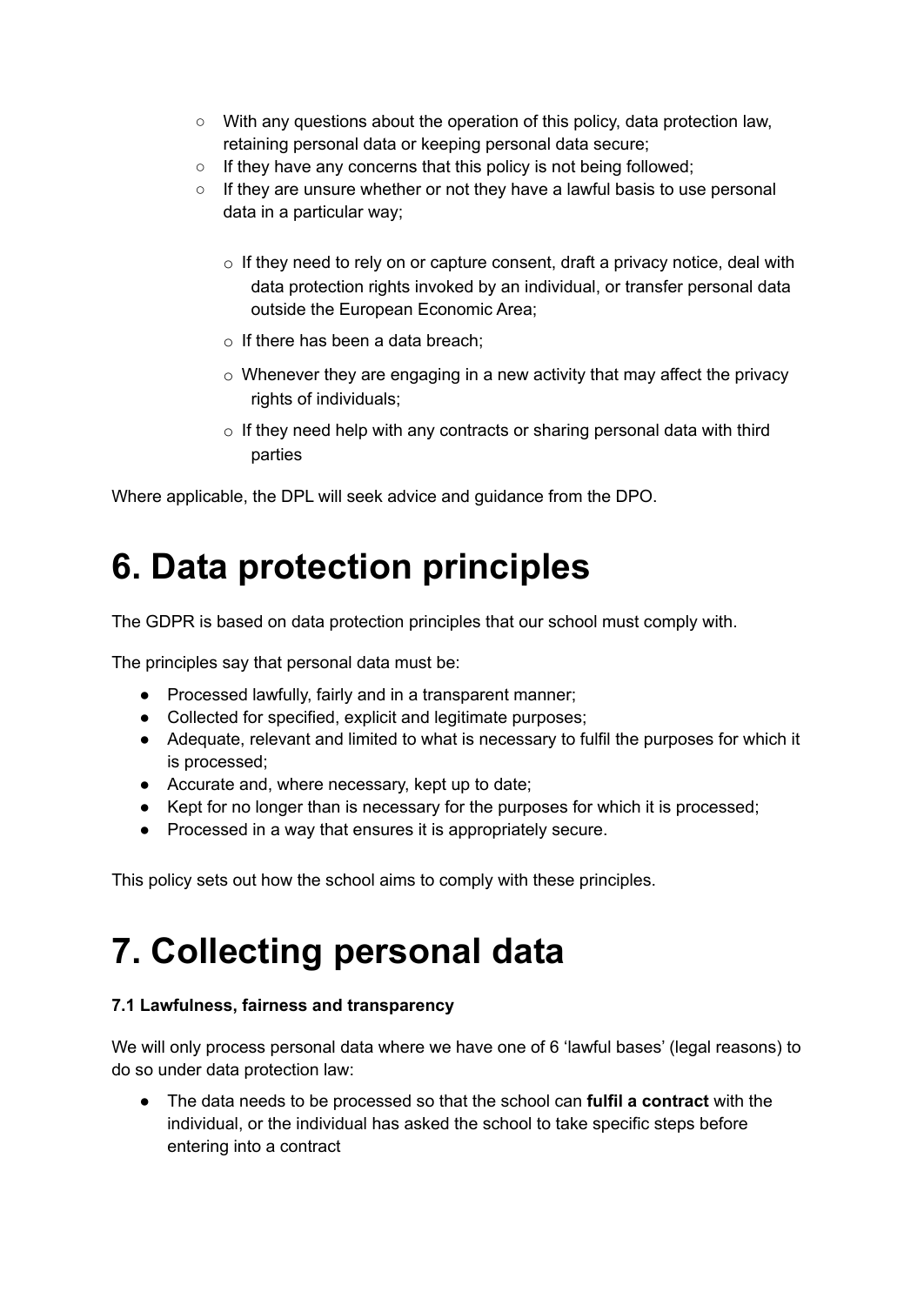- The data needs to be processed so that the school can **comply with a legal obligation**
- The data needs to be processed to ensure the **vital interests** of the individual e.g. to protect someone's life
- The data needs to be processed so that the school, as a public authority, can perform a task **in the public interest,** and carry out its official functions
- The data needs to be processed for the **legitimate interests** of the school or a third party (provided the individual's rights and freedoms are not overridden)
- The individual (or their parent/carer when appropriate in the case of a pupil) has freely given clear **consent**

For special categories of personal data, we will also meet one of the special category conditions for processing which are set out in the GDPR and Data Protection Act 2018.

Whenever we first collect personal data directly from individuals, we will provide them with the relevant information required by data protection law.

#### **7.2 Limitation, minimisation and accuracy**

We will only collect personal data for specified, explicit and legitimate reasons. We will explain these reasons to the individuals when we first collect their data.

If we want to use personal data for reasons other than those given when we first obtained it, we will inform the individuals concerned before we do so and seek consent where necessary.

Staff must only process personal data where it is necessary in order to do their jobs.

When staff no longer need the personal data they hold, they must ensure it is deleted or anonymised. This will be done in accordance with the school's records management policy.

### **8. Sharing personal data**

We will not normally share personal data with anyone else, but may do so where:

- There is an issue with a pupil or parent/carer that puts the safety of our staff at risk
- We need to liaise with other agencies we will seek consent as necessary before doing this
- Our suppliers or contractors need data to enable us to provide services to our staff and pupils – for example, IT companies. When doing this, we will:
	- Only appoint suppliers or contractors which can provide sufficient quarantees that they comply with data protection law
	- Establish a data sharing agreement with the supplier or contractor, either in the contract or as a standalone agreement, to ensure the fair and lawful processing of any personal data we share
	- Only share data that the supplier or contractor needs to carry out their service, and information necessary to keep them safe while working with us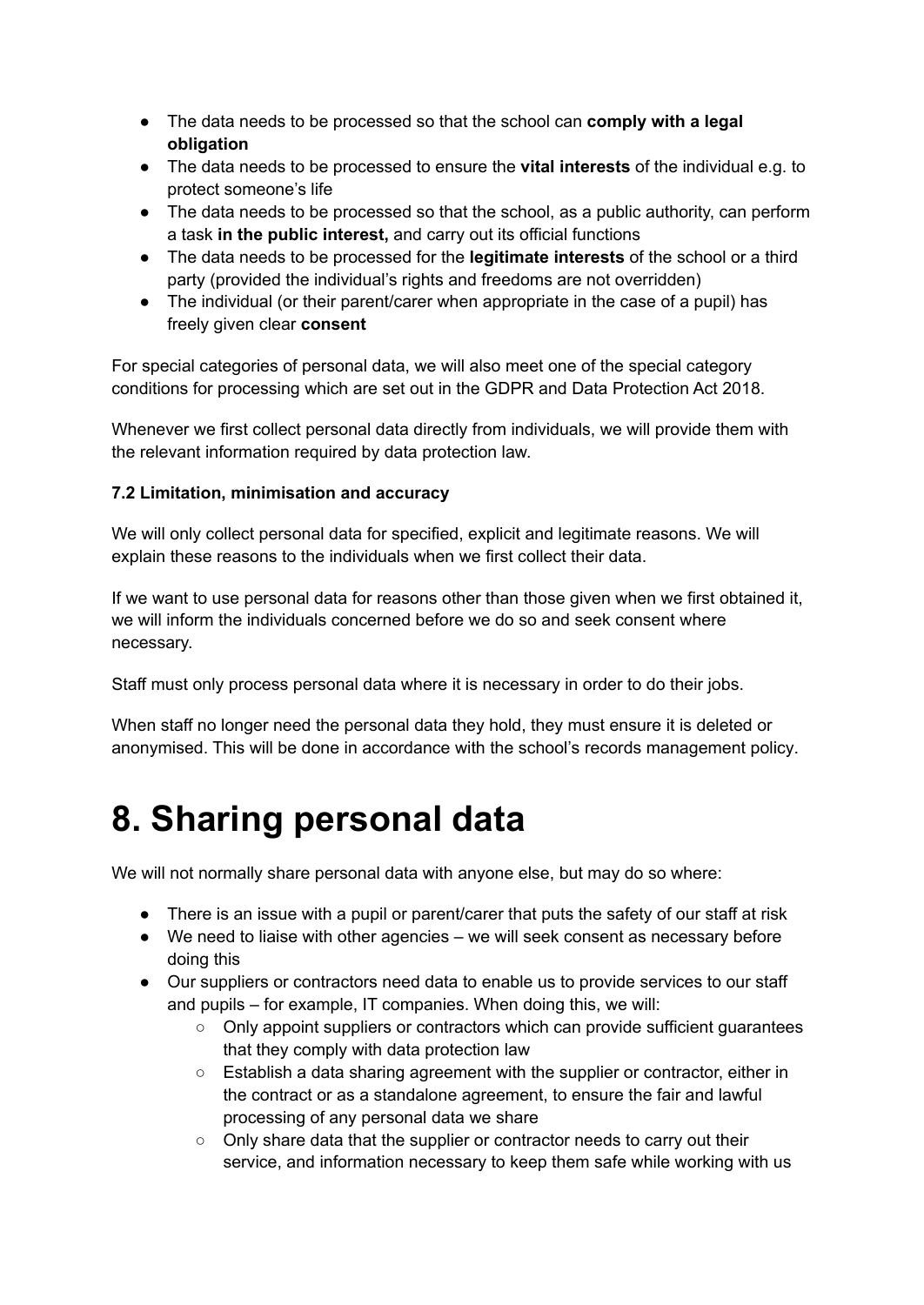We will also share personal data with law enforcement and government bodies where we are legally required to do so, including for:

- · The prevention or detection of crime and/or fraud
- The apprehension or prosecution of offenders
- · The assessment or collection of tax owed to HMRC
- In connection with legal proceedings
- Where the disclosure is required to satisfy our safeguarding obligations
- Research and statistical purposes, as long as personal data is sufficiently anonymised or consent has been provided

We may also share personal data with emergency services and local authorities to help them to respond to an emergency situation that affects any of our pupils or staff.

Where we transfer personal data to a country or territory outside the European Economic Area, we will do so in accordance with data protection law.

## **9. Subject access requests and other rights of individuals**

#### **9.1 Subject access requests**

Individuals have a right to make a 'subject access request' to gain access to personal information that the school holds about them. This includes:

- Confirmation that their personal data is being processed;
- Access to a copy of the data;
- The purposes of the data processing;
- The categories of personal data concerned;
- Who the data has been, or will be, shared with;
- How long the data will be stored for, or if this isn't possible, the criteria used to determine this period;
- The source of the data, if not the individual;
- Whether any automated decision-making is being applied to their data, and what the significance and consequences of this might be for the individual.

Subject access requests must be submitted in writing, either by letter, email or fax to the DPL [insert name and contact details here]. They should include:

- Name of individual
- Correspondence address
- Contact number and email address
- Details of the information requested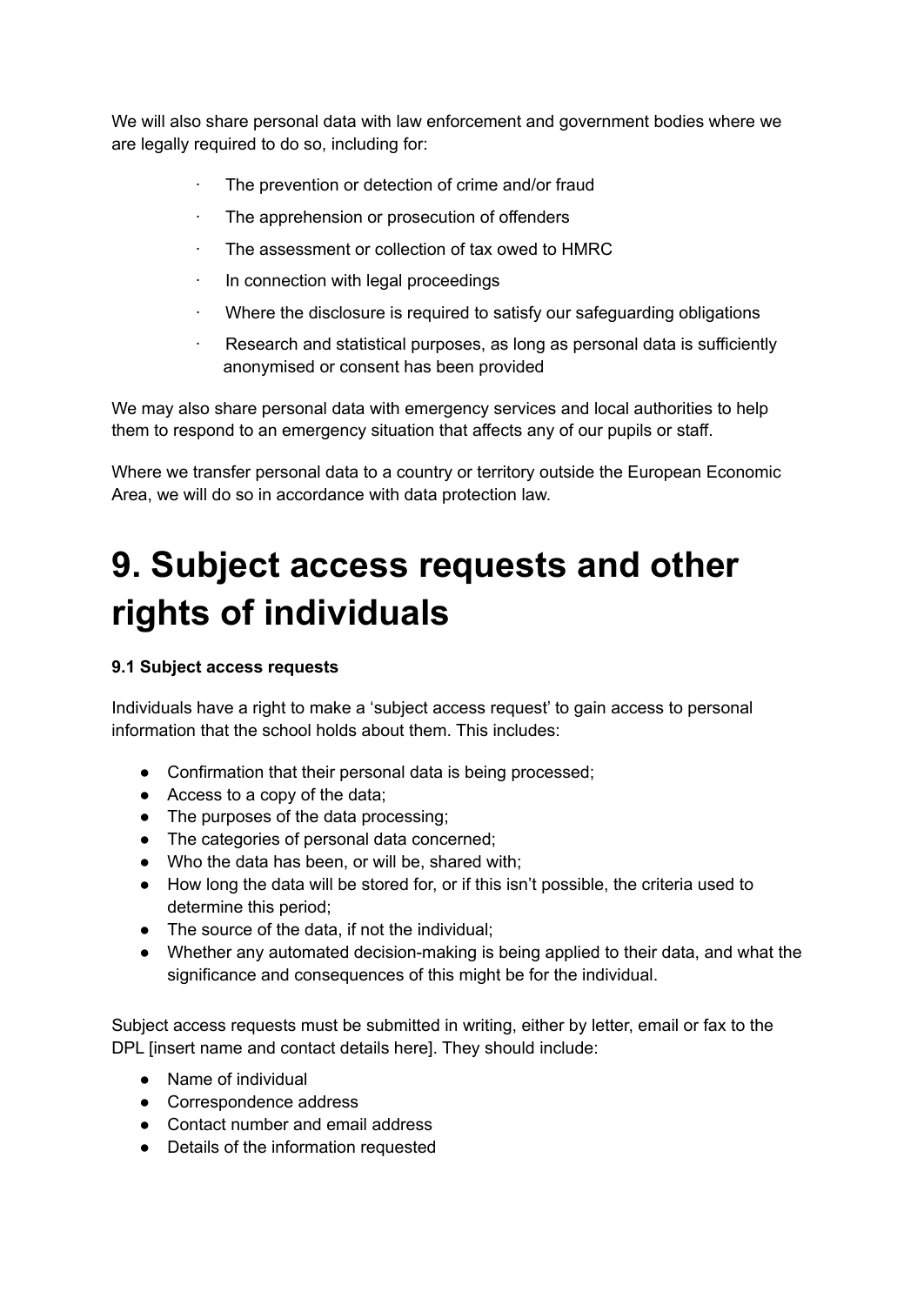If staff receive a subject access request they must immediately forward it to the DPL. The DPL will then immediately inform the DPO and seek advice and guidance before taking any action.

#### **9.2 Children and subject access requests**

Personal data about a child belongs to that child, and not the child's parents or carers. For a parent or carer to make a subject access request with respect to their child, the child must either be unable to understand their rights and the implications of a subject access request, or have given their consent.

Children aged 12 and above are generally regarded to be mature enough to understand their rights and the implications of a subject access request. Therefore, most subject access requests from parents or carers of pupils at our school may not be granted without the express permission of the pupil. This is not a rule and a pupil's ability to understand their rights will always be judged on a case-by-case basis.

#### **9.3 Responding to subject access requests**

When responding to requests, we:

- May ask the individual to provide 2 forms of identification
- May contact the individual via phone to confirm the request was made
- Will respond without delay and within 1 month of receipt of the request
- Will provide the information free of charge
- May tell the individual we will comply within 3 months of receipt of the request, where a request is complex or numerous. We will inform the individual of this within 1 month, and explain why the extension is necessary

We will not disclose information if it:

- Might cause serious harm to the physical or mental health of the pupil or another individual
- Would reveal that the child is at risk of abuse, where the disclosure of that information would not be in the child's best interests
- Is contained in adoption or parental order records
- Is given to a court in proceedings concerning the child

If the request is unfounded or excessive, we may refuse to act on it, or charge a reasonable fee which takes into account administrative costs.

A request will be deemed to be unfounded or excessive if it is repetitive or asks for further copies of the same information.

When we refuse a request, we will tell the individual why, and tell them they have the right to complain to the ICO.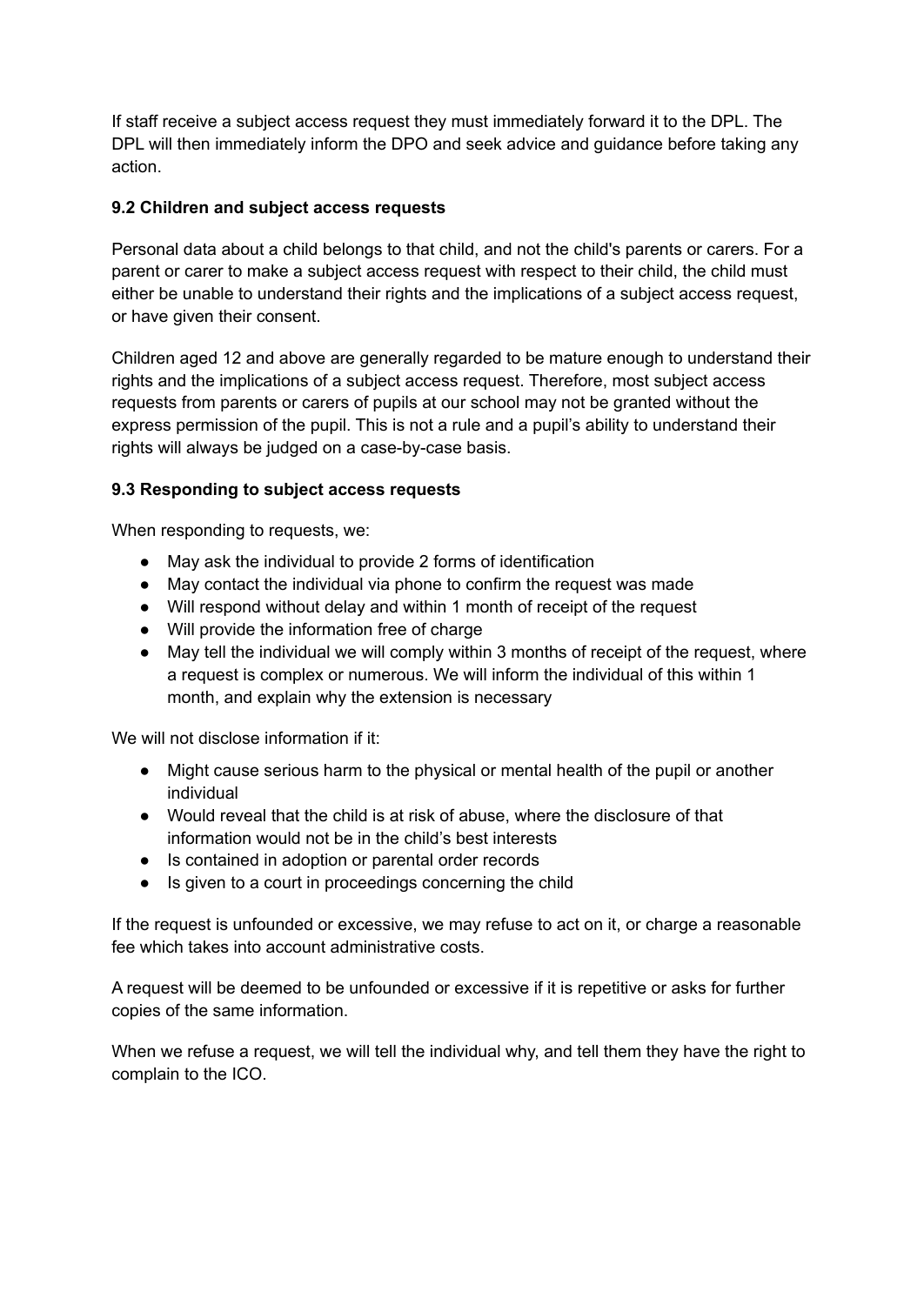#### **9.4 Other data protection rights of the individual**

In addition to the right to make a subject access request (see above), and to receive information when we are collecting their data about how we use and process it (see section 7), individuals also have the right to:

- Withdraw their consent to processing at any time;
- Ask us to rectify, erase or restrict processing of their personal data, or object to the processing of it (in certain circumstances);
- Prevent use of their personal data for direct marketing;
- Challenge processing which has been justified on the basis of public interest;
- Request a copy of agreements under which their personal data is transferred outside of the European Economic Area;
- Object to decisions based solely on automated decision making or profiling (decisions taken with no human involvement, that might negatively affect them);
- Prevent processing that is likely to cause damage or distress;
- Be notified of a data breach in certain circumstances:
- Make a complaint to the ICO;
- Ask for their personal data to be transferred to a third party in a structured, commonly used and machine-readable format (in certain circumstances).

Individuals should submit any request to exercise these rights to the DPO. If staff receive such a request, they must immediately forward it to the DPO.

## **10. Parental requests to see the educational record**

As our school is an academy, parents, or those with parental responsibility, do not have an automatic parental right to free access to their child's educational record (which includes most information about a pupil). The school will decide on a case-by-case basis whether to grant such requests, bearing in mind guidance issued from time to time from the Information Commissioner's Office.

The school may make a charge for the provision of information, dependent upon the following:

- Should the information requested contain the educational record then the amount charged will be dependent upon the number of pages provided.
- Should the information requested be personal information that does not include any information contained within educational records schools can charge up to £10 to provide it.
- If the information requested is only the educational record viewing will be free, but a charge not exceeding the cost of copying the information can be made by the Headteacher.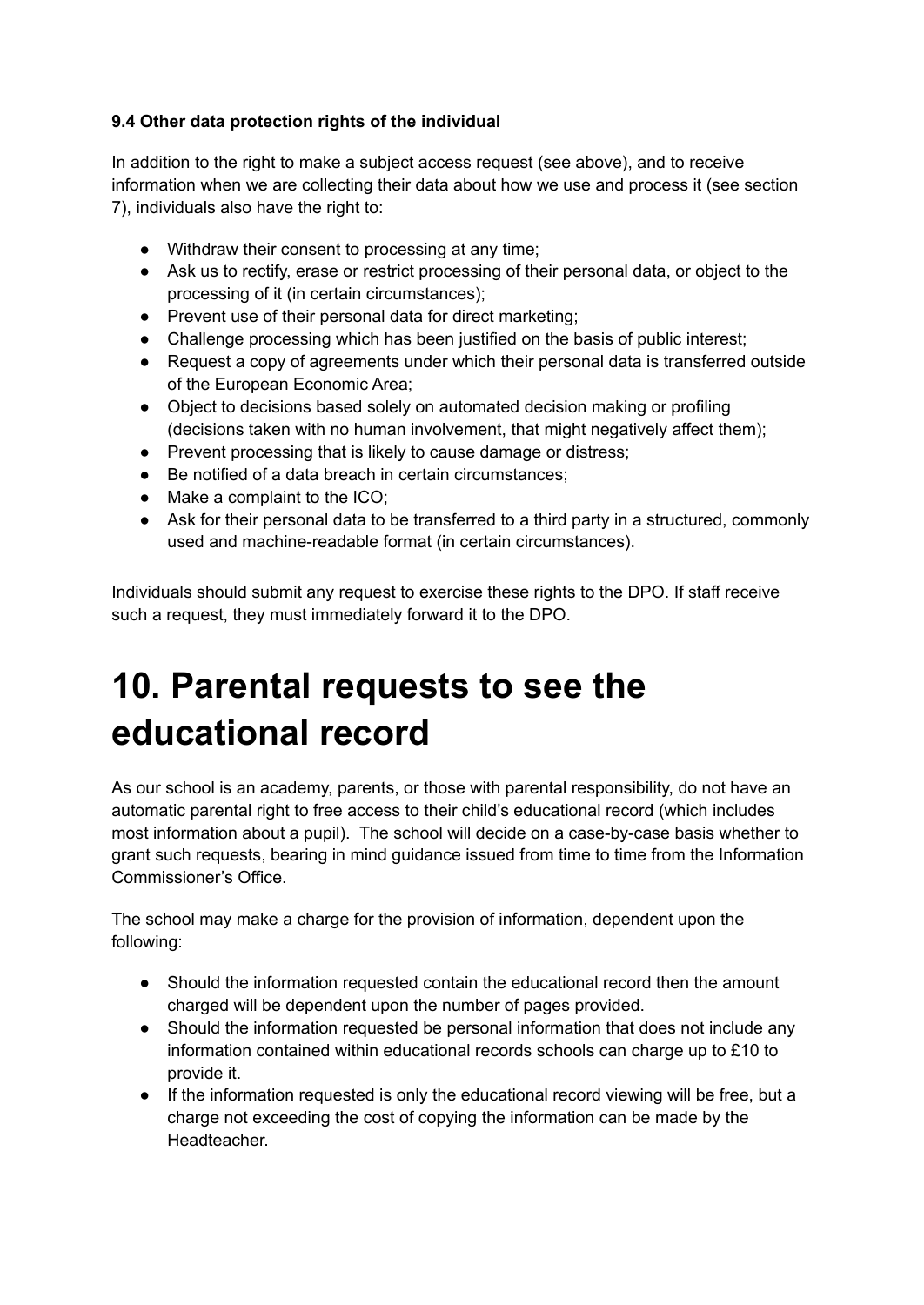Individuals should submit any request to exercise these rights to the DPL. If staff receive such a request, they must immediately forward it to the DPL.

## **11. CCTV**

We do not currently use CCTV on school site

If and when we do use CCTV we will adhere to the ICO's code of [practice](https://ico.org.uk/media/for-organisations/documents/1542/cctv-code-of-practice.pdf) for the use of **CCTV** 

We do not need to ask individuals' permission to use CCTV, but we will make it clear where individuals are being recorded. Security cameras will be clearly visible and accompanied by prominent signs explaining that CCTV is in use.

Any enquiries about the CCTV system should be directed to the Headteacher.

### **12. Photographs and videos**

As part of our school activities, we may take photographs and record images of individuals within our school.

We will obtain written consent from parents/carers, or pupils aged 18 and over, for photographs and videos to be taken of pupils for communication, marketing and promotional materials.

Where we need parental consent, we will clearly explain how the photograph and/or video will be used to both the parent/carer and pupil. Where we don't need parental consent, we will clearly explain to the pupil how the photograph and/or video will be used.

Permitted uses may include:

- Within school on notice boards and in school magazines, brochures, newsletters, etc;
- Outside of school by external agencies such as the school photographer, newspapers, campaigns;
- Online on our school website or social media pages.

Consent can be refused or withdrawn at any time. If consent is withdrawn, we will delete the photograph or video and not distribute it further.

Written consent will also be obtained from staff members before photographs and videos of them are used for the above purposes.

See our Child Protection Policy and Guidance on use of Photographic Images for more information on our use of photographs and videos.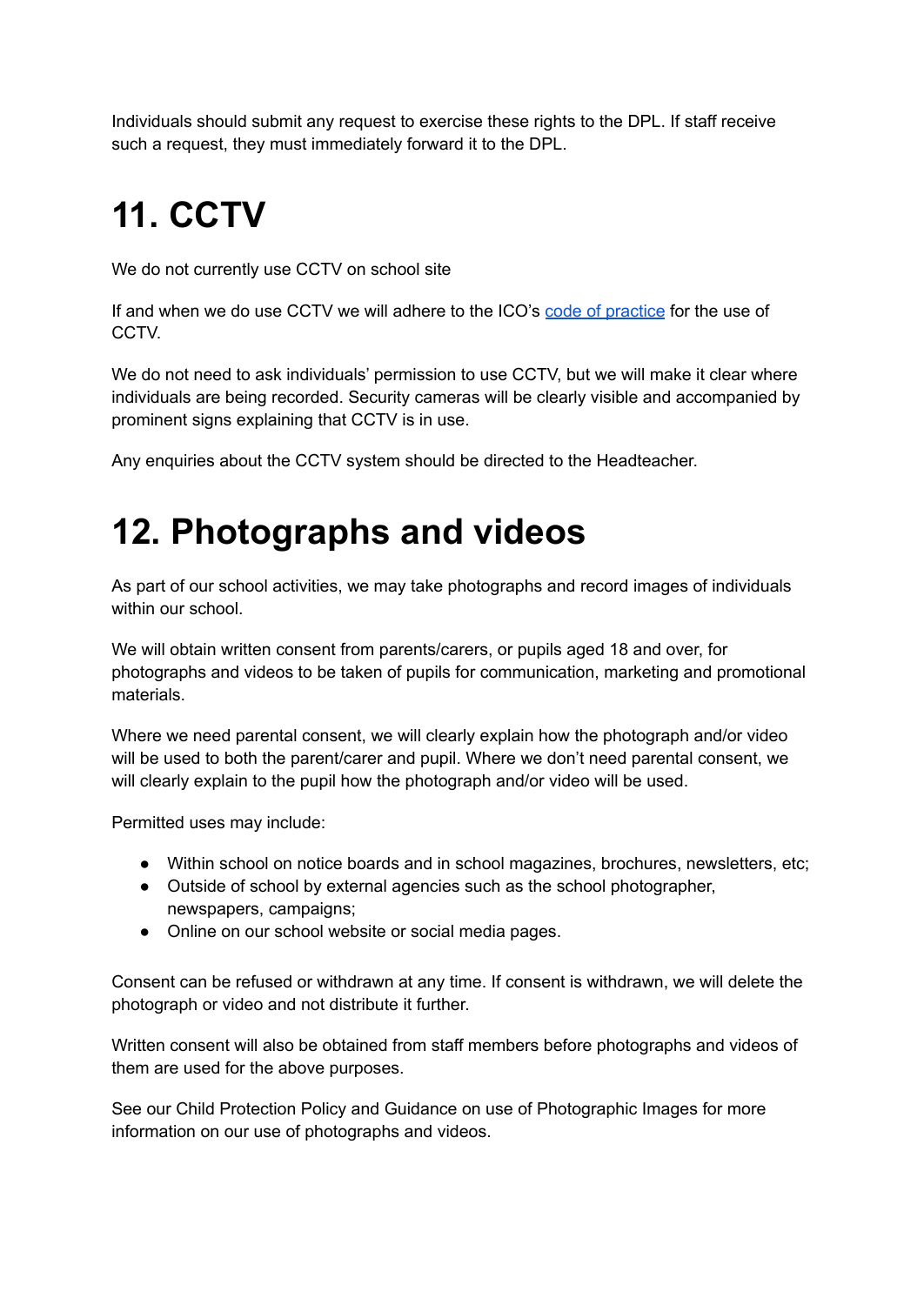## **13. Data protection by design and default**

We will put measures in place to show that we have integrated data protection into all of our data processing activities, including:

- Appointing a suitable DPL, and ensuring they have the necessary resources to fulfil their duties and maintain their expert knowledge;
- Only processing personal data that is necessary for each specific purpose of processing, and always in line with the data protection principles set out in relevant data protection law (see section 6);
- Completing privacy impact assessments where the school's processing of personal data presents a high risk to rights and freedoms of individuals, and when introducing new technologies (the DPO will advise on this process);
- Integrating data protection into internal documents including this policy, any related policies and privacy notices;
- Regularly training members of staff on data protection law, this policy, any related policies and any other data protection matters; we will also keep a record of attendance;
- Regularly conducting reviews and audits to test our privacy measures and make sure we are compliant;
- Maintaining records of our processing activities, including:
	- For the benefit of data subjects, making available the name and contact details of our school and DPL and the Trust's DPO and all information we are required to share about how we use and process their personal data (via our privacy notices)
	- For all personal data that we hold, maintaining an internal record of the type of data, data subject, how and why we are using the data, any third-party recipients, how and why we are storing the data, retention periods and how we are keeping the data secure

## **14. Data security and storage of records**

We will protect personal data and keep it safe from unauthorised or unlawful access, alteration, processing or disclosure, and against accidental or unlawful loss, destruction or damage.

In particular:

- Paper-based records and portable electronic devices, such as laptops and hard drives that contain personal data are kept securely when not in use;
- Papers containing confidential personal data must not be left on office and classroom desks, on staffroom tables, pinned to notice/display boards, or left anywhere else where there is general access:
- Passwords that are at least 8 characters long containing letters and numbers are used to access school computers, laptops and other electronic devices. Staff and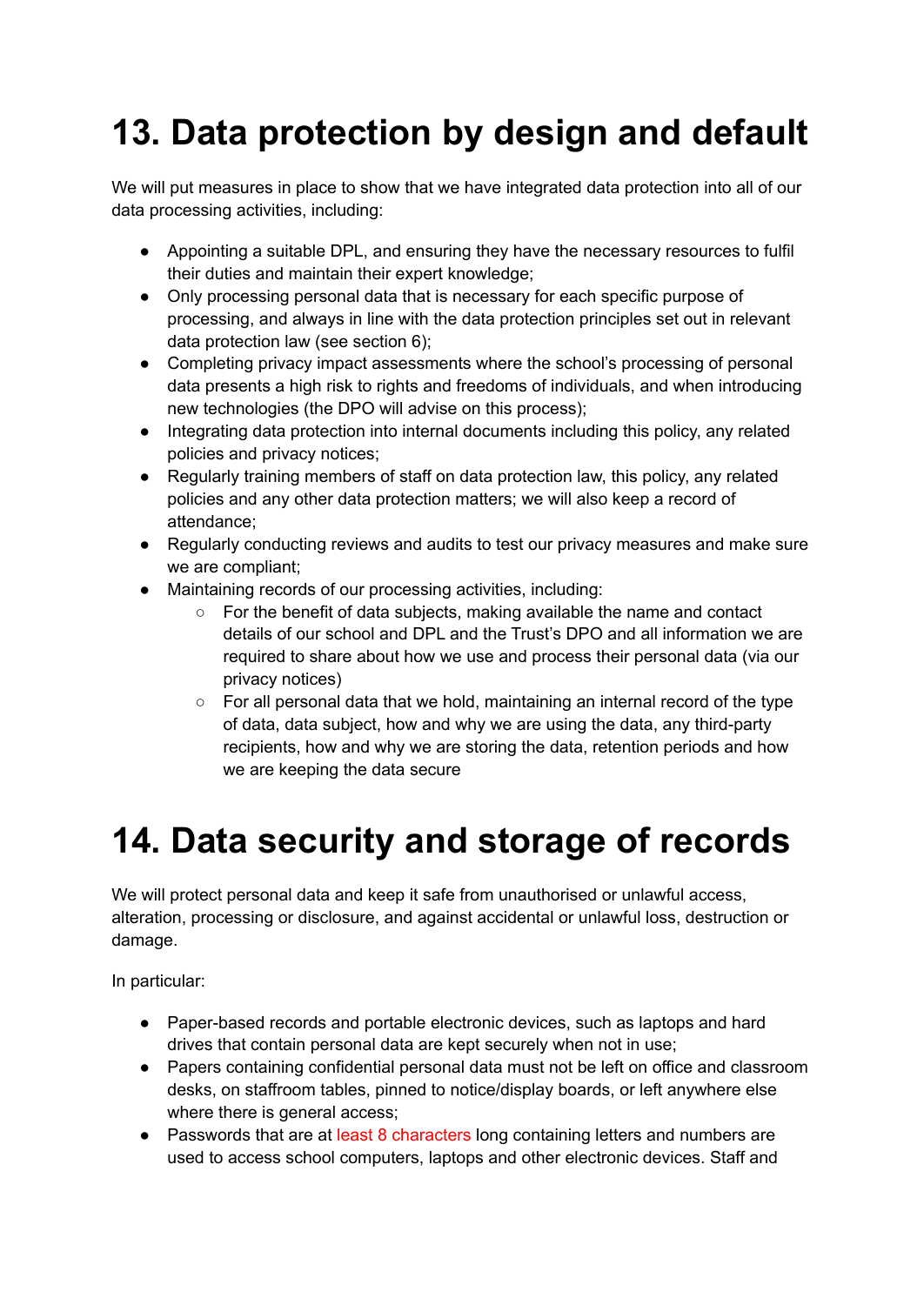pupils are required to change their passwords at regular intervals and keep them secure;

- Encryption software is used to protect all portable devices and removable media, such as laptops and USB devices;
- Staff, pupils or governors who store personal information on their personal devices are expected to follow the same security procedures as for school-owned equipment (see our Acceptable Use Policy and Staff Handbook);
- Where we need to share personal data with a third party, we carry out due diligence and take reasonable steps to ensure it is stored securely and adequately protected (see section 8).

### **15. Disposal of records**

Personal data that is no longer needed will be disposed of securely. Personal data that has become inaccurate or out of date will also be disposed of securely, where we cannot or do not need to rectify or update it.

For example, we will shred or incinerate paper-based records, and overwrite or delete electronic files. We may also use a third party to safely dispose of records on the school's behalf. If we do so, we will require the third party to provide sufficient guarantees that it complies with data protection law.

### **16. Personal data breaches**

The school will make all reasonable endeavours to ensure that there are no personal data breaches.

In the unlikely event of a suspected data breach, we will follow the procedure set out in appendix 1.

When appropriate, we will report the data breach to the ICO within 72 hours. Such breaches in a school context may include, but are not limited to:

- A non-anonymised dataset being published on the school website which shows the exam results of pupils eligible for the pupil premium;
- Safeguarding information being made available to an unauthorised person;
- The theft of a school laptop containing non-encrypted personal data about pupils.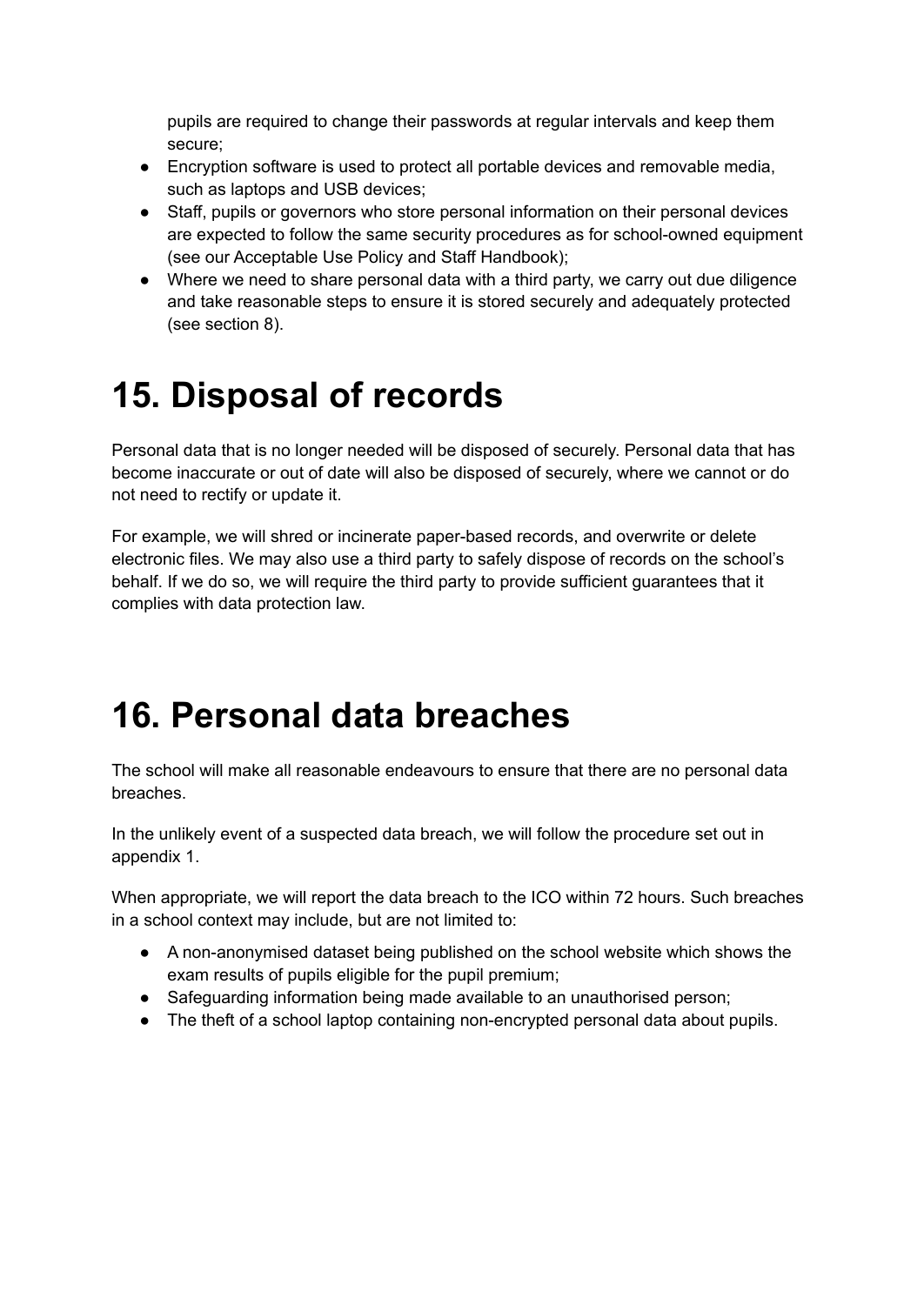# **17. Training**

All staff and governors are provided with data protection training as part of their induction process.

Data protection will also form part of continuing professional development, where changes to legislation, guidance or the school's processes make it necessary.

## **18. Monitoring arrangements**

The DPL is responsible for monitoring the implementation of this policy in school.

This policy will be reviewed and updated if necessary when the Data Protection Bill receives royal assent and becomes law (as the Data Protection Act 2018) – if any changes are made to the bill that affect our school's practice. Otherwise, or from then on, this policy will be reviewed **every 2 years** and shared with the full governing board.

## **19. Links with other policies**

This data protection policy is linked to our:

● Records Management Policy

## **Date adopted: June 2022**

**Next review: May 2024 (two year review)**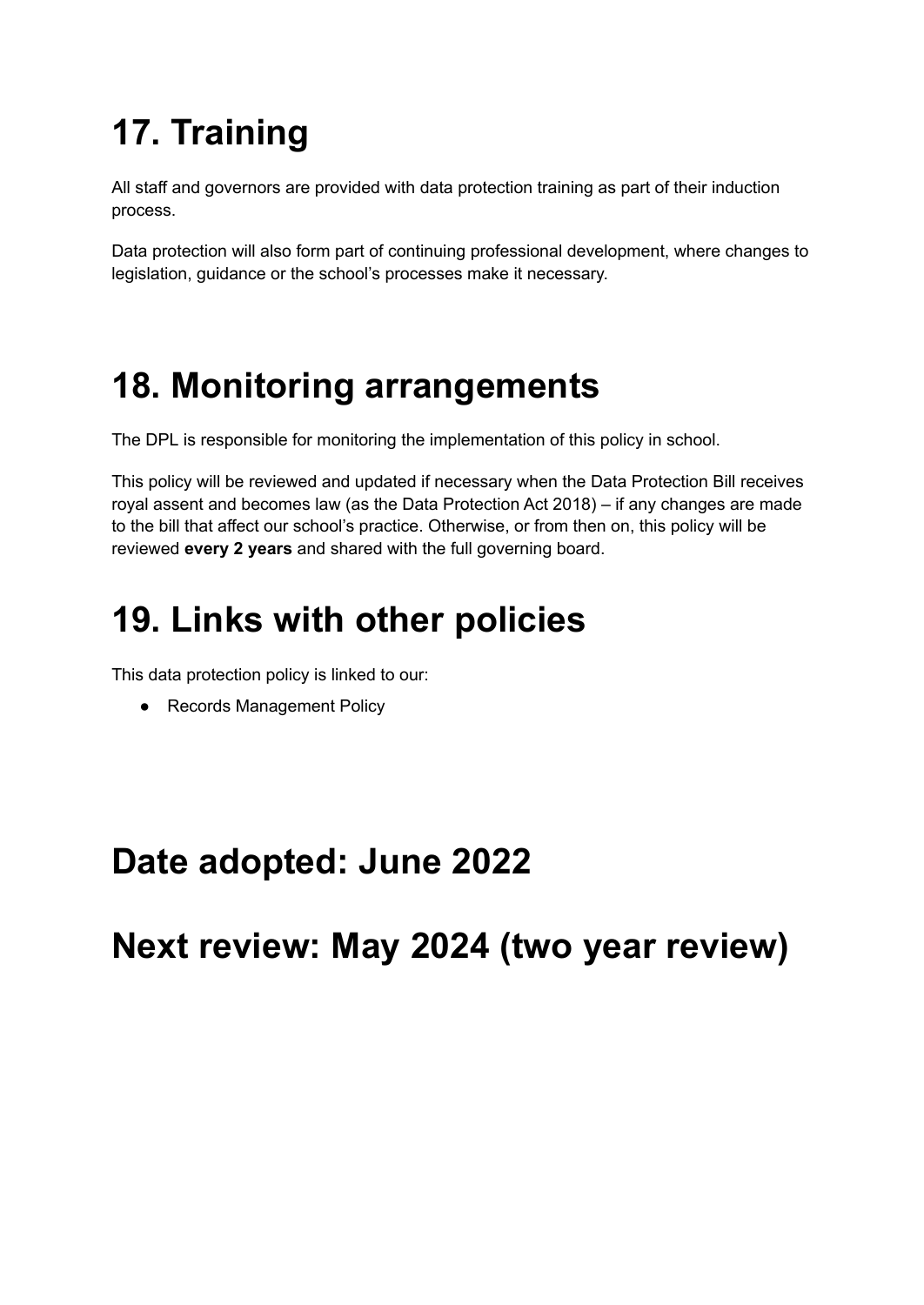## **Appendix 1: Personal data breach procedure**

This procedure is based on guidance on personal data [breaches](https://ico.org.uk/for-organisations/guide-to-the-general-data-protection-regulation-gdpr/personal-data-breaches/) produced by the ICO.

- On finding or causing a breach, or potential breach, the staff member or data processor must immediately notify the DPL who will then inform the DPO who will offer help and guidance in dealing with the breach.
- The DPL will investigate the report and determine whether a breach has occurred. To decide, the DPL will consider whether personal data has been accidentally or unlawfully:
	- Lost
	- Stolen
	- Destroyed
	- Altered
	- Disclosed or made available where it should not have been
	- Made available to unauthorised people
- The DPL will alert the headteacher and the chair of governors.
- The DPL will make all reasonable efforts to contain and minimise the impact of the breach, assisted by relevant staff members or data processors where necessary. (Actions relevant to specific data types are set out at the end of this procedure).
- The DPL and DPO will assess the potential consequences, based on how serious they are, and how likely they are to happen.
- The DPL and DPO will work out whether the breach must be reported to the ICO. This must be judged on a case-by-case basis. To decide, the DPL and DPO will consider whether the breach is likely to negatively affect people's rights and freedoms, and cause them any physical, material or non-material damage (e.g. emotional distress), including through:
	- Loss of control over their data
	- Discrimination
	- Identify theft or fraud
	- Financial loss
	- Unauthorised reversal of pseudonymisation (for example, key-coding)
	- Damage to reputation
	- Loss of confidentiality
	- Any other significant economic or social disadvantage to the individual(s) concerned.

If it is likely that there will be a risk to people's rights and freedoms, the DPO must notify the ICO.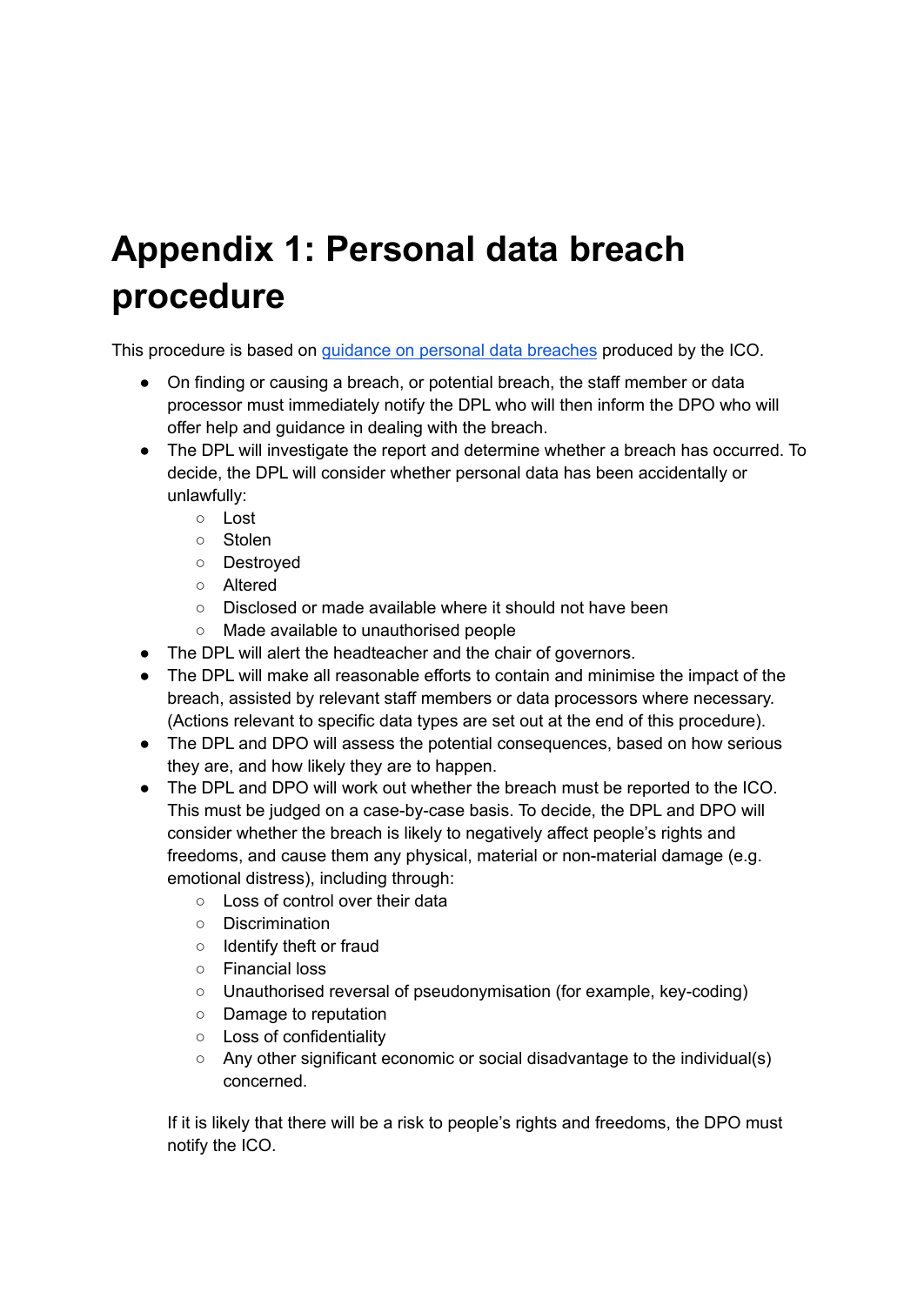- The DPO will document the decision (either way) in case it is challenged at a later date by the ICO or an individual affected by the breach. Documented decisions are stored on the school's computer system
- Where the ICO must be notified, the DPO will do this via the 'report a [breach'](https://ico.org.uk/for-organisations/report-a-breach/) page of the ICO [website](https://ico.org.uk/for-organisations/report-a-breach/) within 72 hours. As required, the DPO will set out:
	- $\circ$  A description of the nature of the personal data breach including, where possible:
		- The categories and approximate number of individuals concerned;
		- The categories and approximate number of personal data records concerned.
	- The name and contact details of the DPO;
	- A description of the likely consequences of the personal data breach;
	- A description of the measures that have been, or will be taken, to deal with the breach and mitigate any possible adverse effects on the individual(s) concerned.
- If all the above details are not yet known, the DPO will report as much as they can within 72 hours. The report will explain that there is a delay, the reasons why, and when the DPO expects to have further information. The DPO will submit the remaining information as soon as possible
- The DPO will also assess the risk to individuals, again based on the severity and likelihood of potential or actual impact. If the risk is high, the DPO will promptly inform, in writing, all individuals whose personal data has been breached. This notification will set out:
	- The name and contact details of the DPO;
	- A description of the likely consequences of the personal data breach;
	- $\circ$  A description of the measures that have been, or will be, taken to deal with the data breach and mitigate any possible adverse effects on the individual(s) concerned.
- The DPO will notify any relevant third parties who can help mitigate the loss to individuals – for example, the police, insurers, banks or credit card companies.
- The DPO will document each breach, irrespective of whether it is reported to the ICO. For each breach, this record will include the:
	- Facts and cause
	- Effects
	- Action taken to contain it and ensure it does not happen again (such as establishing more robust processes or providing further training for individuals).

Records of all breaches will be stored on the school's computer system.

• The DPO, DPL and headteacher will meet to review what happened and how it can be stopped from happening again. This meeting will happen as soon as reasonably possible.

#### **Actions to minimise the impact of data breaches**

We will take the actions set out below to mitigate the impact of different types of data breach, focusing especially on breaches involving particularly risky or sensitive information. We will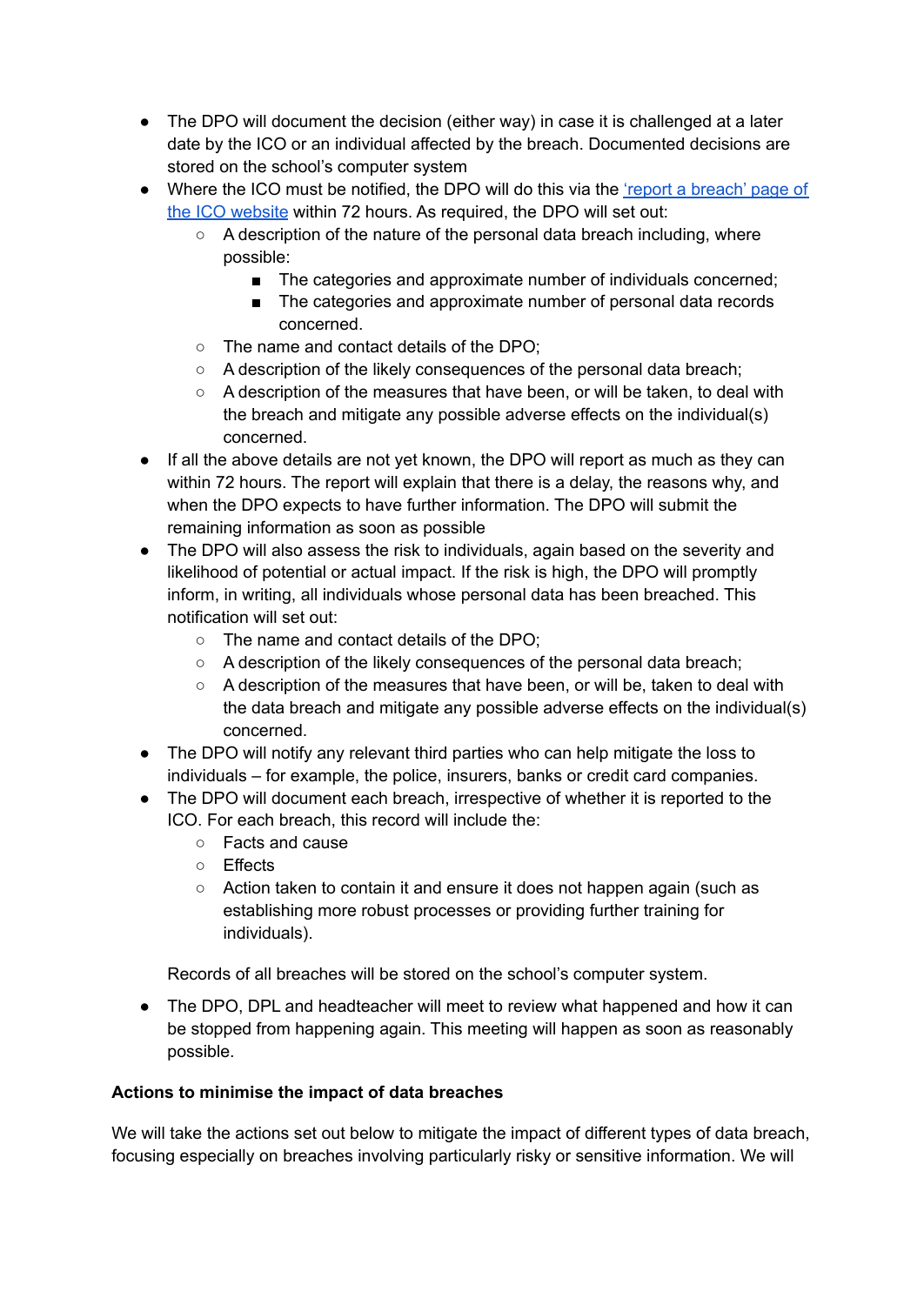review the effectiveness of these actions and amend them as necessary after any data breach.

The following sets out examples of the relevant actions we will take for different types of risky or sensitive personal data processed by the school. For example:

#### **Sensitive information being disclosed via email (including safeguarding records)**

- · If special category data (sensitive information) is accidentally made available via email to unauthorised individuals, the sender must attempt to recall the email as soon as they become aware of the error
- · Members of staff who receive personal data sent in error must alert the sender and the DPL as soon as they become aware of the error.
- If the sender is unavailable or cannot recall the email for any reason, the DPL will ask the IT Services to recall it.
- In any cases where the recall is unsuccessful, the DPL will contact the relevant unauthorised individuals who received the email, explain that the information was sent in error, and request that those individuals delete the information and do not share, publish, save or replicate it in any way.
- · The DPL will ensure we receive a written response from all the individuals who received the data, confirming that they have complied with this request.
- The DPL will carry out an internet search to check that the information has not been made public; if it has, we will contact the publisher/website owner or administrator to request that the information is removed from their website and deleted

#### **Sensitive information being disclosed on the school website**

- If special category data (sensitive information) is accidentally made available on the website, the publisher must remove it as soon as they become aware of the error.
- If members of staff, see the data they must alert the publisher and the DPL as soon as they become aware of the error
- · If the publisher is not available or cannot remove it for any reason, the DPL will ask the IT Services to remove it.

#### **Non-anonymised pupil data or staff pay information being shared with governors**

· If special category data (sensitive information) is accidentally made available via email to governors, the sender must attempt to recall the email as soon as they become aware of the error.